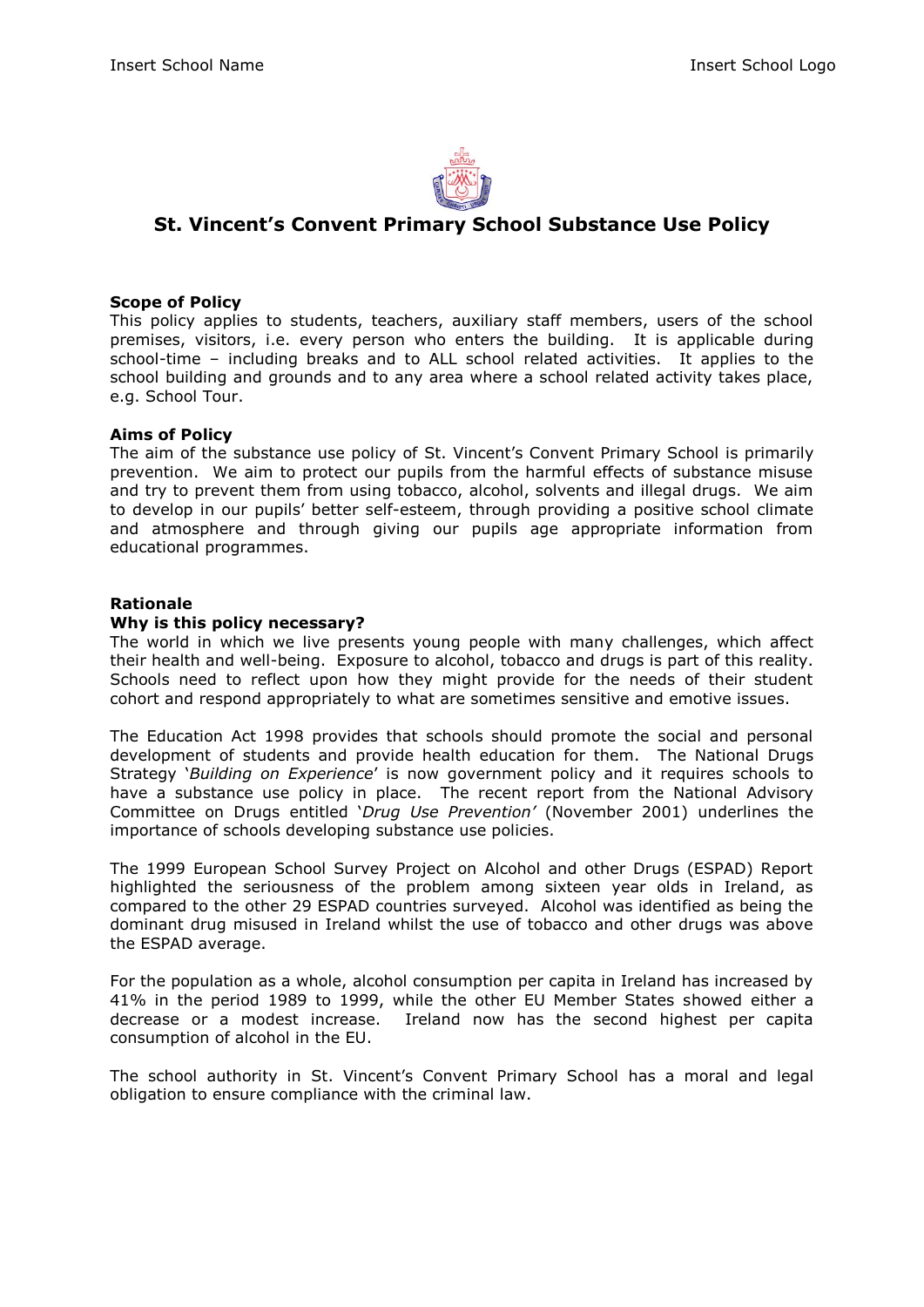# **Policy Content**

## **Management of Alcohol, Tobacco and Drug Related Incidents**

The school's shared understanding of a 'drug related incident' is:

- Any unusual or unbecoming behaviour resulting from intake or use of alcohol, tobacco or illegal drugs
- The sale or passing on of any illegal substance,
- The possession of alcohol, tobacco or illegal drugs on school grounds or at school related activities
- Disposal of drugs or related items (e.g. syringes) found on school property.

The reporting procedure for such incidents is:

- **Step 1**: Witness to drug related incident informs teacher/staff member/Principal
- **Step 2:** Principal inform parents/quardians
- **Step 3:** Principal informs Chairperson of Board of Management
- **Step 4:** Gardaí informed depending on seriousness of incident
- **Step 5:** Area Health Board informed for disposal of items

Parents will be involved by accepting the school's Code of Behaviour which includes as an examples of a gross misdemeanor "Smoking, drinking alcohol, use of stimulants".

They will be informed of an incident involving their own child and will be asked to accept responsibility, co-operate with the school authorities and with the Gardai if necessary.

Parents will be involved in incidents involving another child only if deemed necessary by the school authorities; if parents are aware that another child is involved in drug-related incidents under the scope of this policy they should inform the teacher, Principal or a Board member.

This policy puts the following procedures in place to deal with an incident requiring medical intervention:

- 'Universal Precautions' will be applied; e.g. wearing of proper protective gloves etc., washing and making safe an area after an incident; provision of a yellow bin to dispose of needles or other unsuitable appliances
- The Board of Management is currently updating Critical Incident Policy.

Whether or not to inform the Gardai of minor incidents will be at the discretion of the Principal and the Chairperson of the Board of Management, but they will be involved in any serious substance abuse incidents. The school has established an excellent rapport with the local Garda station and Community Gardaí Alan Hurson and Garda Jacqui White.

At local level the following support agencies are available to which students involved in substance misuse might be referred:

- Child Care & Family Support Services
- Drug Education Officer
- Community Garda

In the event of media interest in relation to a 'drug related incident', the matter will be referred to the Board of Management and the Chairperson will issue a prepared statement to the media.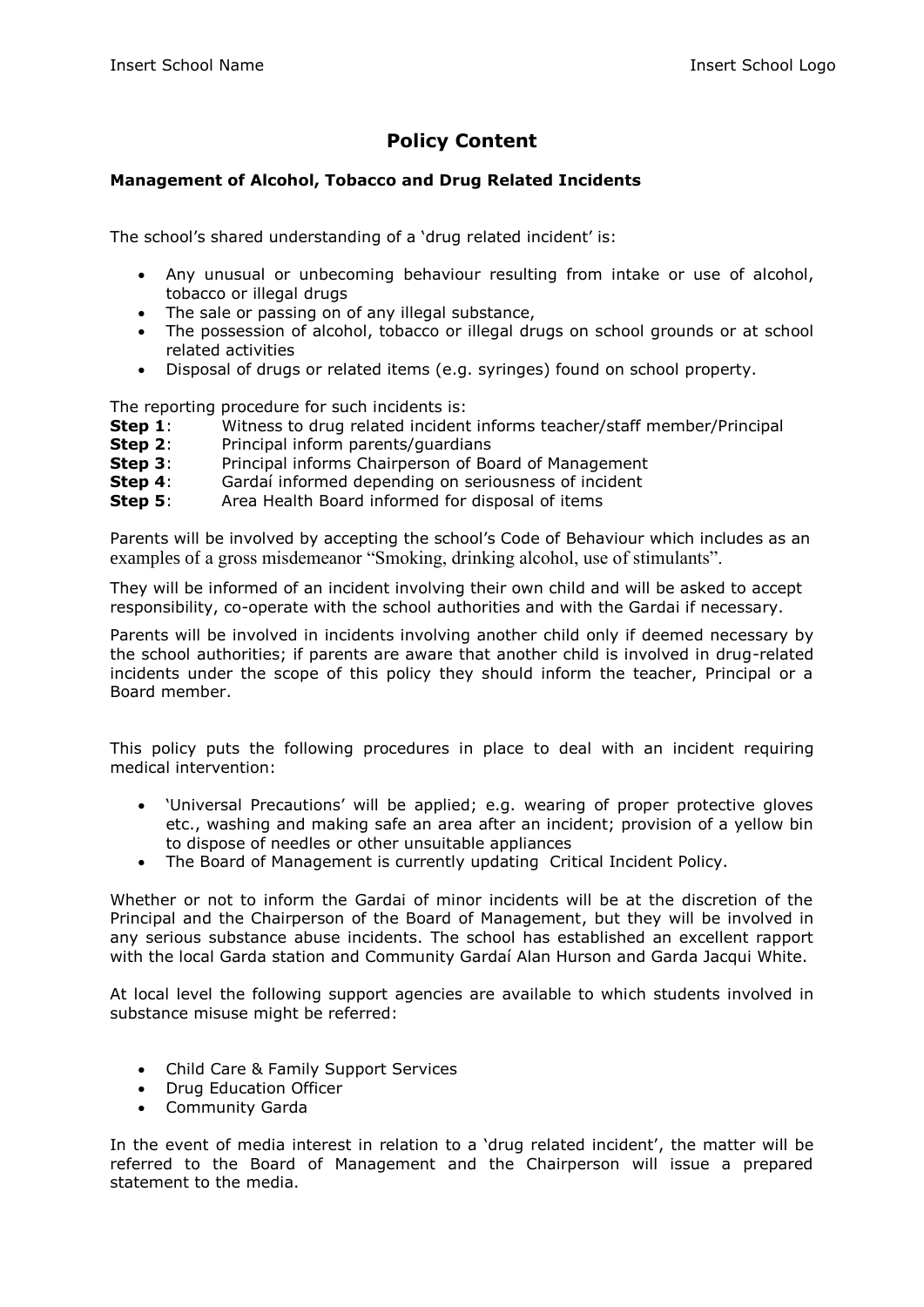#### **Management of Persons in the Workplace Under The Influence of Drugs And/or Alcohol**

The Board of Management of St. Vincent's Convent Primary School shall ensure, so far as is reasonably practicable, that pupils and other persons in the workplace are not exposed to risks to their safety, health or welfare from persons under the influence of drugs and/or alcohol. The term "in the workplace", in the preceding sentence includes all school related activities taking place under the supervision of a teacher, with the Board's approval, and both within and away from the school premises.

Every school employee shall, while at work, ensure that he or she is not under the influence of an intoxicant as required by Section 13 of the Safety, Health and Welfare at Work Act, 2005.

Should the Principal and/or Deputy Principal have reasonable grounds to believe that a staff member is unfit for work, due to being under the influence of an intoxicant, the Principal and/or Deputy Principal shall ask that person to remove him/herself from the workplace, in the interests of the safety, health and welfare of the employee and others. In the case of employees who are at work under the influence of an intoxicant, disciplinary procedures may be implemented.

Should the Principal and/or Deputy Principal have reasonable grounds to believe that an employee of any contractor is unfit for work, due to being under the influence of an intoxicant, the Principal and/or Deputy Principal shall ask the contractor to remove his/her employee from the workplace.

If a member of staff has reasonable grounds to believe any person, other than a staff member or employee of a contractor, is unfit to be on the premises, due to being under the influence of an intoxicant, the staff member shall report his/her belief promptly to the Principal and/or Deputy Principal, who shall ask that person to remove him/herself from the workplace.

If a member of staff has reasonable grounds to believe that a parent or adult collecting a pupil from school or presenting themselves on the premises for another reason is unfit to be on the premises or to take care of the said pupil, the Principal and/or Deputy Principal will be informed and the duty of care will apply to the pupil. All necessary steps will be taken to protect the pupil and safeguard their best interests.

In the event that a staff member or any other person, referred to above, refuses a reasonable request to remove him/herself from the premises, the Principal and/or Deputy Principal may call the Gardaí to forcibly remove the person in question.

The Board of Management acknowledges its responsibility in promoting the welfare at work of teachers. An Employee Assistance Service (freephone 1800 411 057 or sms & WhatsApp: text "Hi" to 087 3690010) is available to teaching staff. In the event that substance abuse appears to be adversely affecting the performance and/or attendance pattern of any member of the teaching staff, the Board of Management may request such staff member to contact the Employee Assistance Service.

The Board of Management also acknowledges its responsibility in promoting the welfare at work of all other staff members. In the event that substance abuse appears to be adversely affecting the performance and/or attendance pattern of any member of the non teaching staff, the Board of Management may request such staff member to seek counseling or other professional intervention.